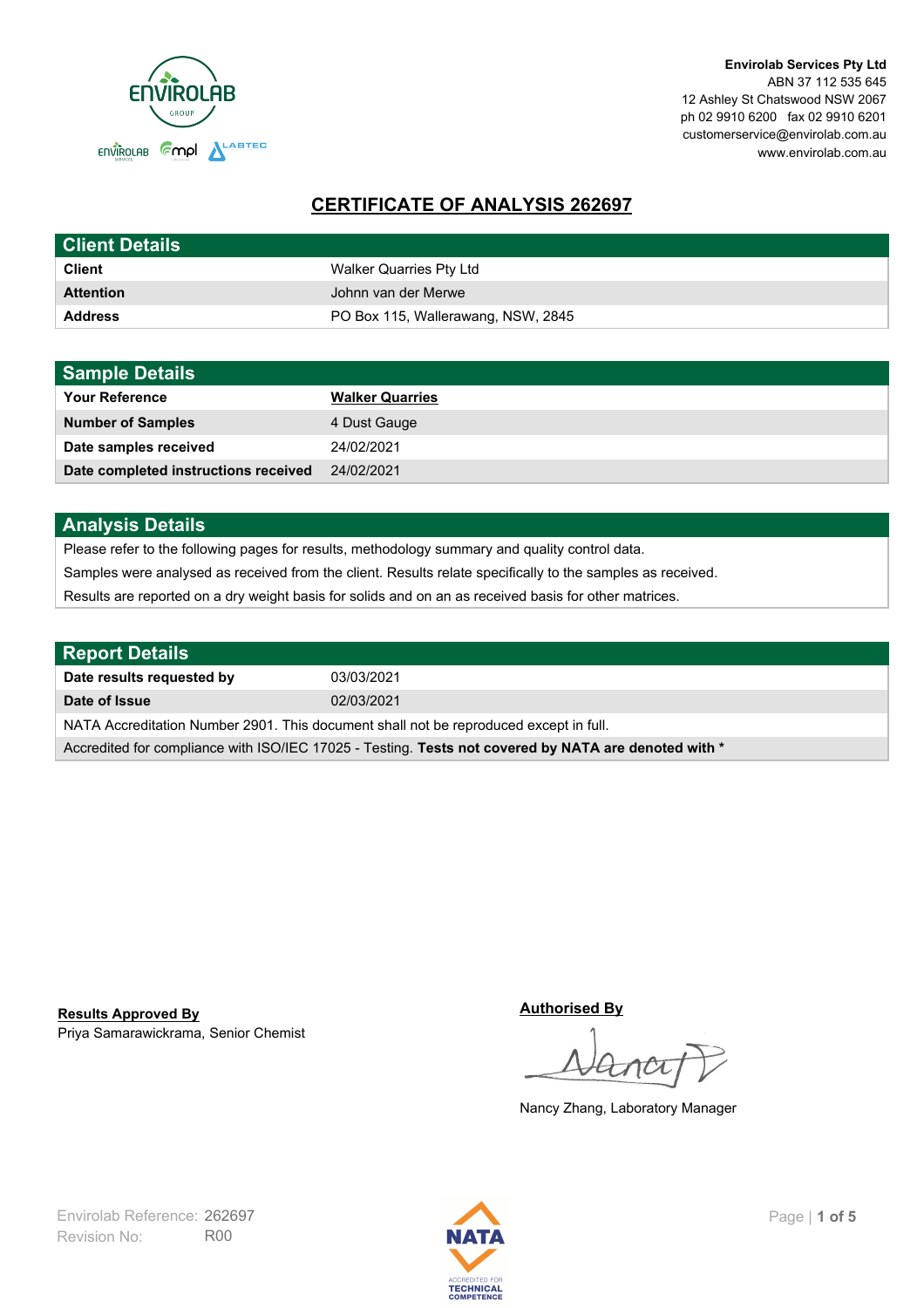| Dust Deposition AS 3580.10.1 |                          |                            |                            |                            |                            |
|------------------------------|--------------------------|----------------------------|----------------------------|----------------------------|----------------------------|
| <b>Our Reference</b>         |                          | 262697-1                   | 262697-2                   | 262697-3                   | 262697-4                   |
| <b>Your Reference</b>        | <b>UNITS</b>             | DG <sub>1</sub>            | DG <sub>2</sub>            | DG <sub>3</sub>            | DG4                        |
| Date Sampled                 |                          | 23/01/2021 -<br>22/02/2021 | 23/01/2021 -<br>22/02/2021 | 23/01/2021 -<br>22/02/2021 | 23/01/2021 -<br>22/02/2021 |
| Type of sample               |                          | <b>Dust Gauge</b>          | <b>Dust Gauge</b>          | <b>Dust Gauge</b>          | Dust Gauge                 |
| Date prepared                | $\overline{\phantom{a}}$ | 01/03/2021                 | 01/03/2021                 | 01/03/2021                 | 01/03/2021                 |
| Date analysed                | $\overline{\phantom{a}}$ | 01/03/2021                 | 01/03/2021                 | 01/03/2021                 | 01/03/2021                 |
| Dust - No. of Days Collected | $\overline{\phantom{a}}$ | 31                         | 31                         | 31                         | 31                         |
| Insoluble Solids             | g/m <sup>2</sup> /month  | 1.2                        | 0.6                        | 2.0                        | 0.7                        |
| Combustible Matter           | q/m <sup>2</sup> /month  | 0.3                        | 0.2                        | 0.4                        | 0.3                        |
| Ash                          | g/m <sup>2</sup> /month  | 0.9                        | 0.4                        | 1.6                        | 0.4                        |
| Soluble Matter               | g/m <sup>2</sup> /month  | 0.3                        | 0.3                        | 0.8                        | 0.7                        |
| <b>Total Solids</b>          | g/m <sup>2</sup> /month  | 1.5                        | 0.9                        | 2.8                        | 1.4                        |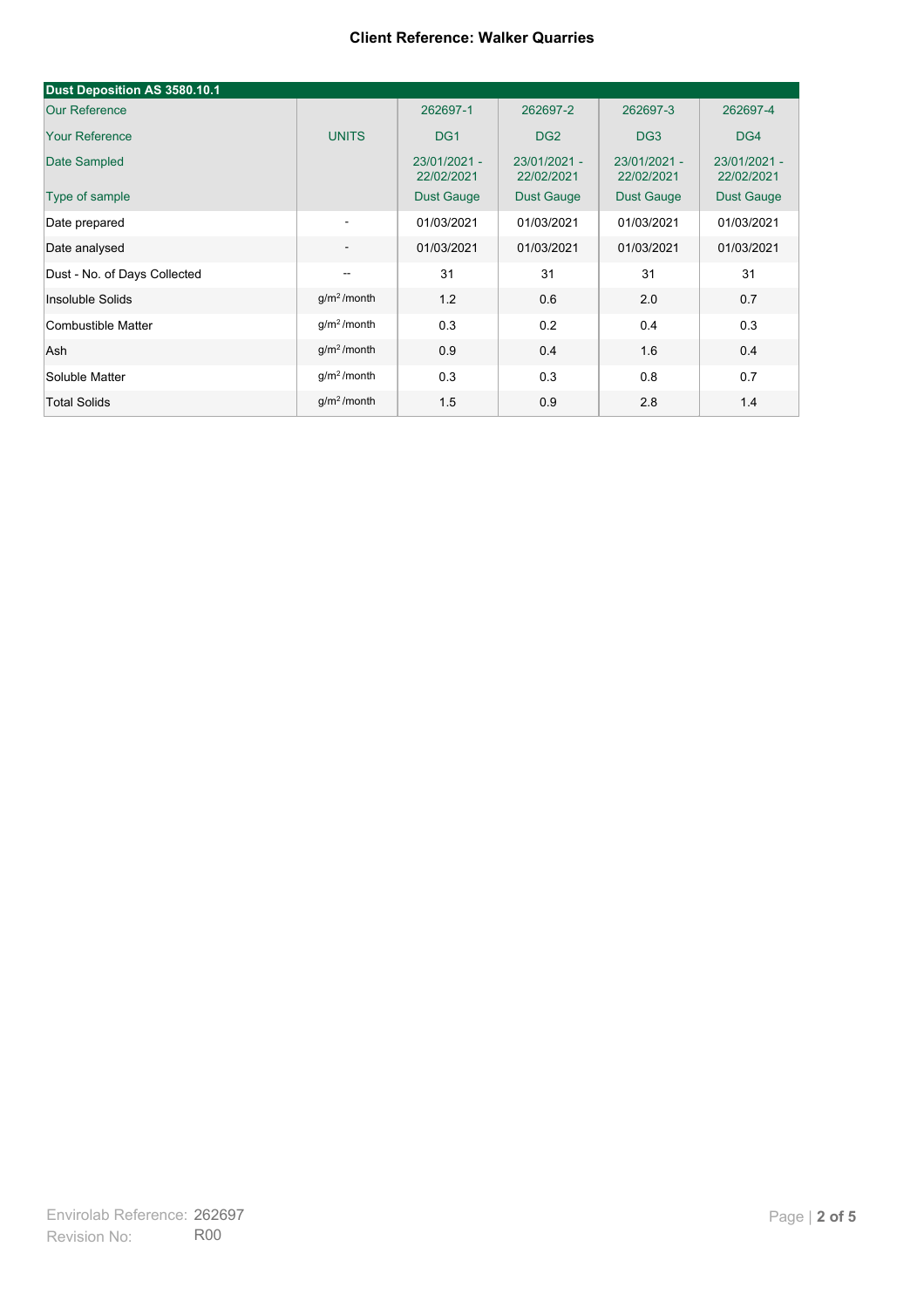| <b>Method ID</b> | <b>Methodology Summary</b>                               |
|------------------|----------------------------------------------------------|
| AS 3580.10.1     | Analysis of dust gauges by AS 3580.10.1 (analysis only). |

F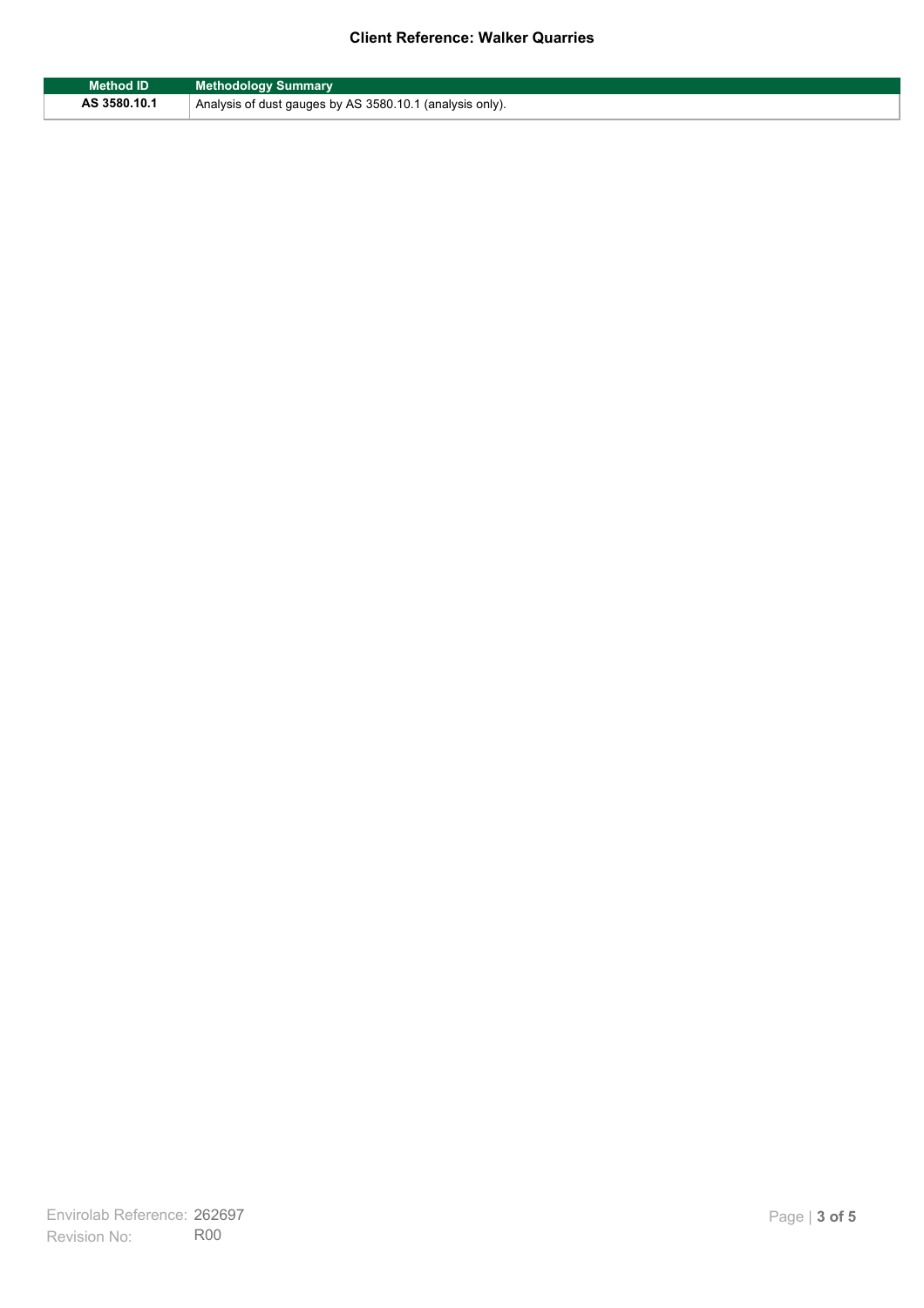| <b>Result Definitions</b> |                                           |
|---------------------------|-------------------------------------------|
| <b>NT</b>                 | Not tested                                |
| <b>NA</b>                 | Test not required                         |
| <b>INS</b>                | Insufficient sample for this test         |
| <b>PQL</b>                | <b>Practical Quantitation Limit</b>       |
| $\prec$                   | Less than                                 |
| $\geq$                    | Greater than                              |
| <b>RPD</b>                | <b>Relative Percent Difference</b>        |
| <b>LCS</b>                | Laboratory Control Sample                 |
| <b>NS</b>                 | Not specified                             |
| <b>NEPM</b>               | National Environmental Protection Measure |
| <b>NR</b>                 | Not Reported                              |